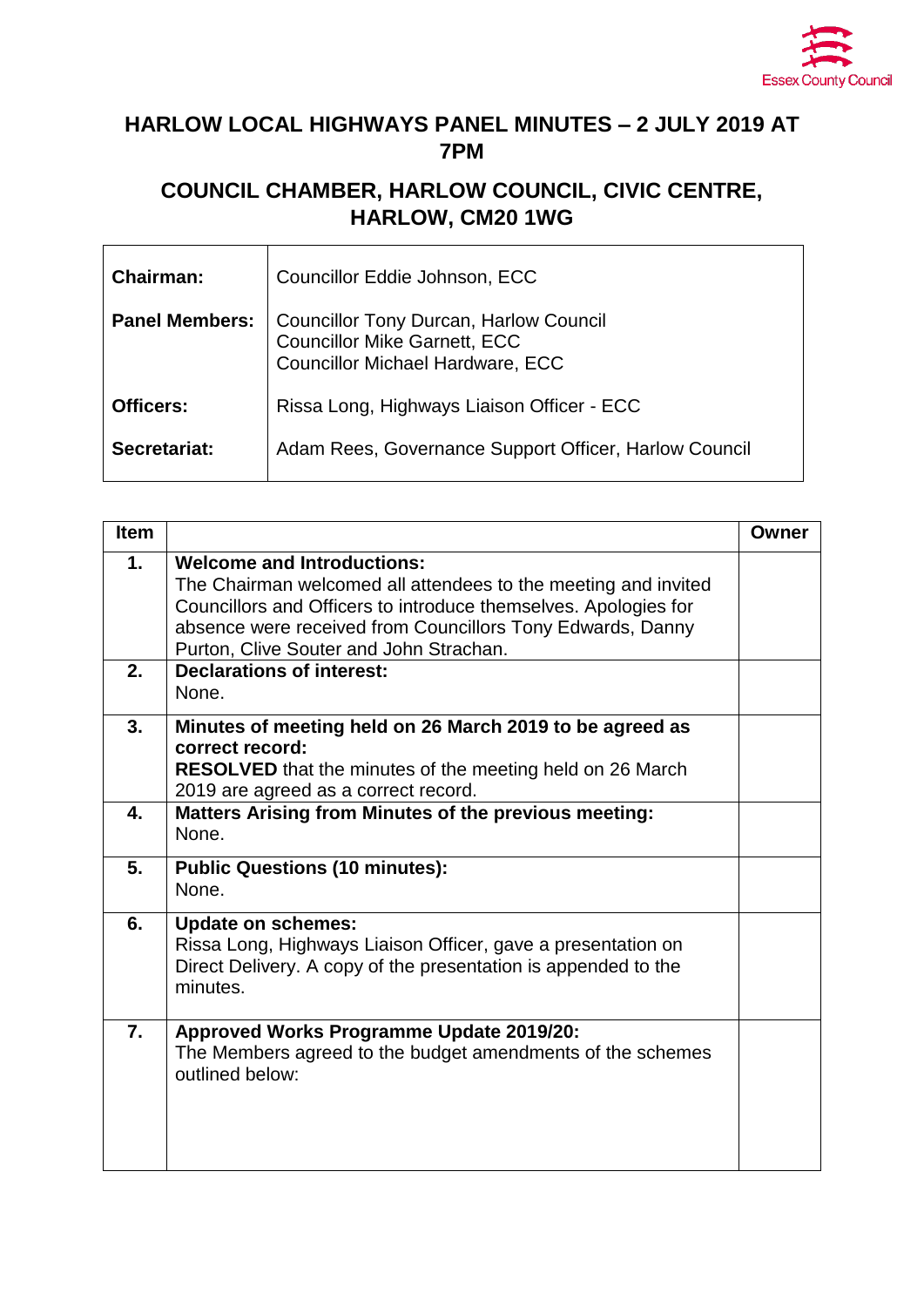

|    | <b>Location</b>                                                                                                       |                                                                                                                                                                           | <b>Description</b>                                                                                                      | <b>Cost Code</b> | <b>Allocated</b><br><b>Budget</b> |  |  |
|----|-----------------------------------------------------------------------------------------------------------------------|---------------------------------------------------------------------------------------------------------------------------------------------------------------------------|-------------------------------------------------------------------------------------------------------------------------|------------------|-----------------------------------|--|--|
|    | Hamstel<br>Road-Tiger<br>/ Parallel<br>Crossing                                                                       | Implementation of<br>Tiger crossing in the<br>vicinity of the<br>hospital as designed<br>and advertised in<br>2017-18<br>Design and legal<br>elements for a<br>20mph zone |                                                                                                                         | LHAR173002       | £121,000                          |  |  |
|    | Waterhouse<br>Moor $-$<br>20mph zone                                                                                  |                                                                                                                                                                           |                                                                                                                         | LHAR182008       | £6,000                            |  |  |
|    | Muskham<br>Road<br>outside the<br>$Museum -$<br>Pram<br>Crossing                                                      |                                                                                                                                                                           | 1 single pram<br>crossing to take<br>pedestrians across<br>to the Museum and<br>a short section of<br>footway surfacing | LHAR163032       | £19,000                           |  |  |
|    | The Members agreed that the following scheme would not be<br>progressed at this time.                                 |                                                                                                                                                                           |                                                                                                                         |                  |                                   |  |  |
|    | <b>Location</b>                                                                                                       |                                                                                                                                                                           | <b>Description</b>                                                                                                      | <b>Cost Code</b> | <b>Allocated</b><br><b>Budget</b> |  |  |
|    | Abercrombie Way<br>junction with<br>Woodcroft-<br>Dropped crossings                                                   |                                                                                                                                                                           | 1 pair of<br>dropped<br>crossings                                                                                       | LHAR163029       | £10,500                           |  |  |
| 8. | Potential Schemes List for consideration of Panel in 2019/20:<br>The members agreed to progress the following scheme. |                                                                                                                                                                           |                                                                                                                         |                  |                                   |  |  |
|    | <b>Location</b>                                                                                                       |                                                                                                                                                                           | <b>Description</b>                                                                                                      | <b>Cost Code</b> | <b>Allocated</b><br><b>Budget</b> |  |  |
|    | Church Langley<br>Way - between<br>Minton Lane and<br><b>Tickenhall Drive</b>                                         |                                                                                                                                                                           | Design and<br>legal<br>elements for<br>a parallel<br>crossing                                                           | LHAR173004       | £10,000                           |  |  |
|    |                                                                                                                       |                                                                                                                                                                           |                                                                                                                         |                  |                                   |  |  |